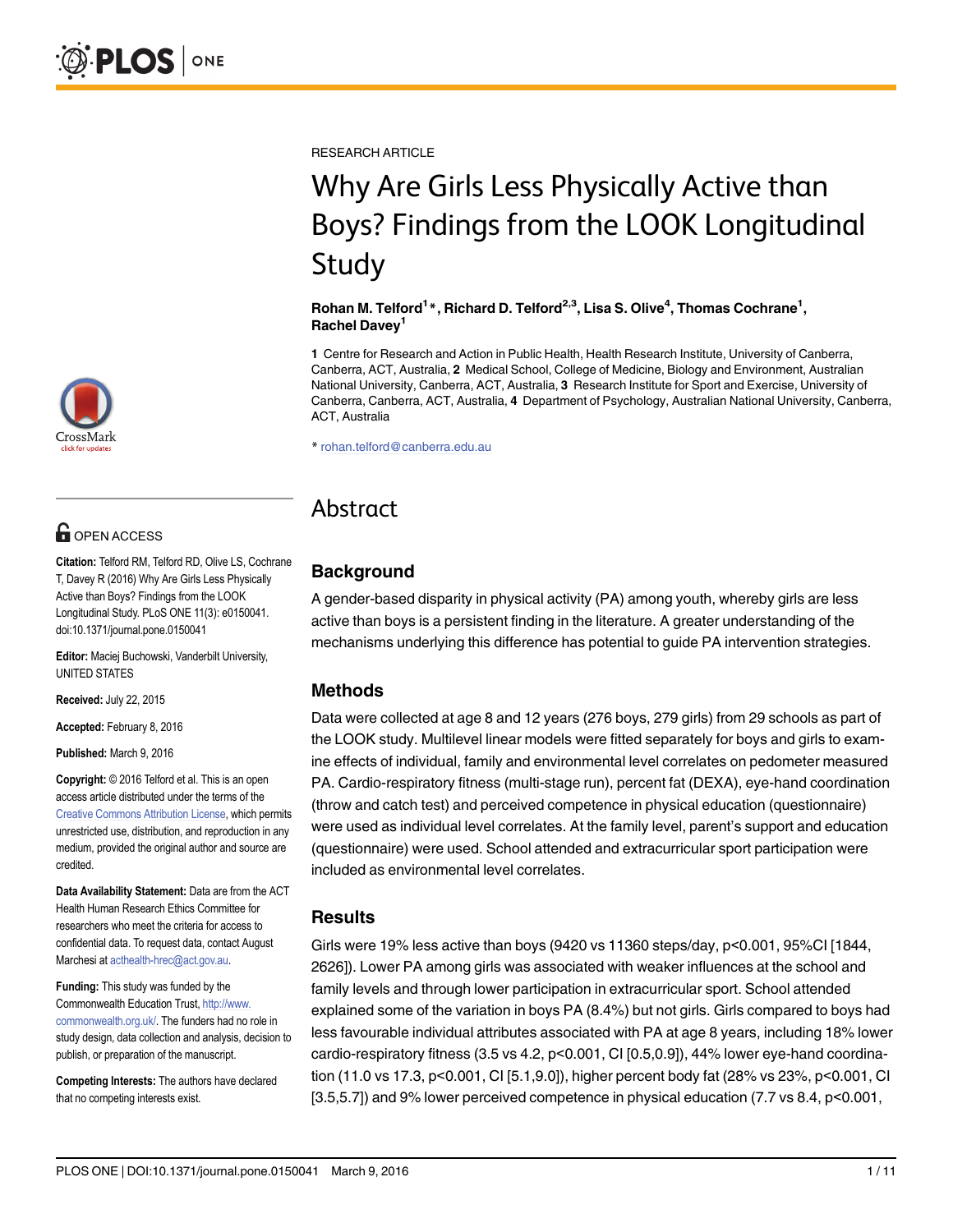<span id="page-1-0"></span>CI [0.2,0.9]). Participation in extracurricular sport at either age 8 or 12 years was protective against declines in PA over time among boys but not girls.

#### **Conclusion**

Girls PA was less favourably influenced by socio-ecological factors at the individual, family, school and environmental levels. These factors are potentially modifiable suggesting the gap in PA between boys and girls can be reduced. Strategies aiming to increase PA should be multicomponent and take into consideration that pathways to increasing PA are likely to differ among boys and girls.

#### Introduction

A gender-based disparity in physical activity (PA) among youth, whereby girls are less physically active than boys, is a persistent finding in the literature  $[1-3]$  $[1-3]$  $[1-3]$ . While the magnitude of the difference in the amount of PA performed between boys and girls differs across studies, a large pooled investigation of European youth aged between 4–18 years indicates that girls perform on average around 17% less total daily physical activity [\[4\]](#page-9-0). Understanding the factors underlying gender differences in PA among youth has the potential to guide intervention strategies particularly in primary school-based settings, where boys and girls are most commonly taught physical education together.

Previous research points to several possible explanations as to why girls are less physically active than boys. Girls have been shown to participate less in organised sport  $[5]$ , may receive less social support to engage in PA [[6\]](#page-9-0), and may perceive less enjoyment when taking part in physical education [\[7](#page-9-0)]. Recent evidence also suggests that relationships between physical and social environment correlates and PA may differ between boys and girls [\[8\]](#page-9-0). Biological reasons may also contribute to sex differences in PA. Differences in PA levels between boys and girls have been shown to be reduced after adjusting for sexual maturity [[9](#page-9-0)], which suggests that lower PA levels in girls may be related to maturing at an earlier chronological age. Collectively, previous research points to a number of potential factors that underpin gender differences in PA but for the most part, these factors have been examined in isolation. This makes it difficult to understand the relative importance of each factor and to translate previous findings into practical intervention strategies.

Given the complexity of PA behaviour, with influences occurring at varying levels of the child's experience, studies using a multilevel framework are needed to avoid analysing multilevel indicators in a single level framework [\[10\]](#page-9-0). An increasingly popular framework to examine variables of interest is the socio-ecological framework [\[11\]](#page-9-0), which recognises multiple areas of influence on PA including the individual, family and environmental levels. A gap currently exists in the literature in examining variables at each of these levels concurrently to explain gender differences in PA, particularly using a longitudinal design. Whether influences on PA remain the same in boys and girls as they age is yet to be clearly established in the literature. It should not be assumed that the reasons behind gender differences are static or remain unchanged, particularly given that declining PA with increasing age may occur at different rates in boys and girls [[12](#page-9-0)].

The aim of the current study was to investigate gender differences in PA using set of potential individual and contextual explanatory variables. Three domains were explored using variables previously shown to be correlated with PA in youth: 1) the Individual level: cardio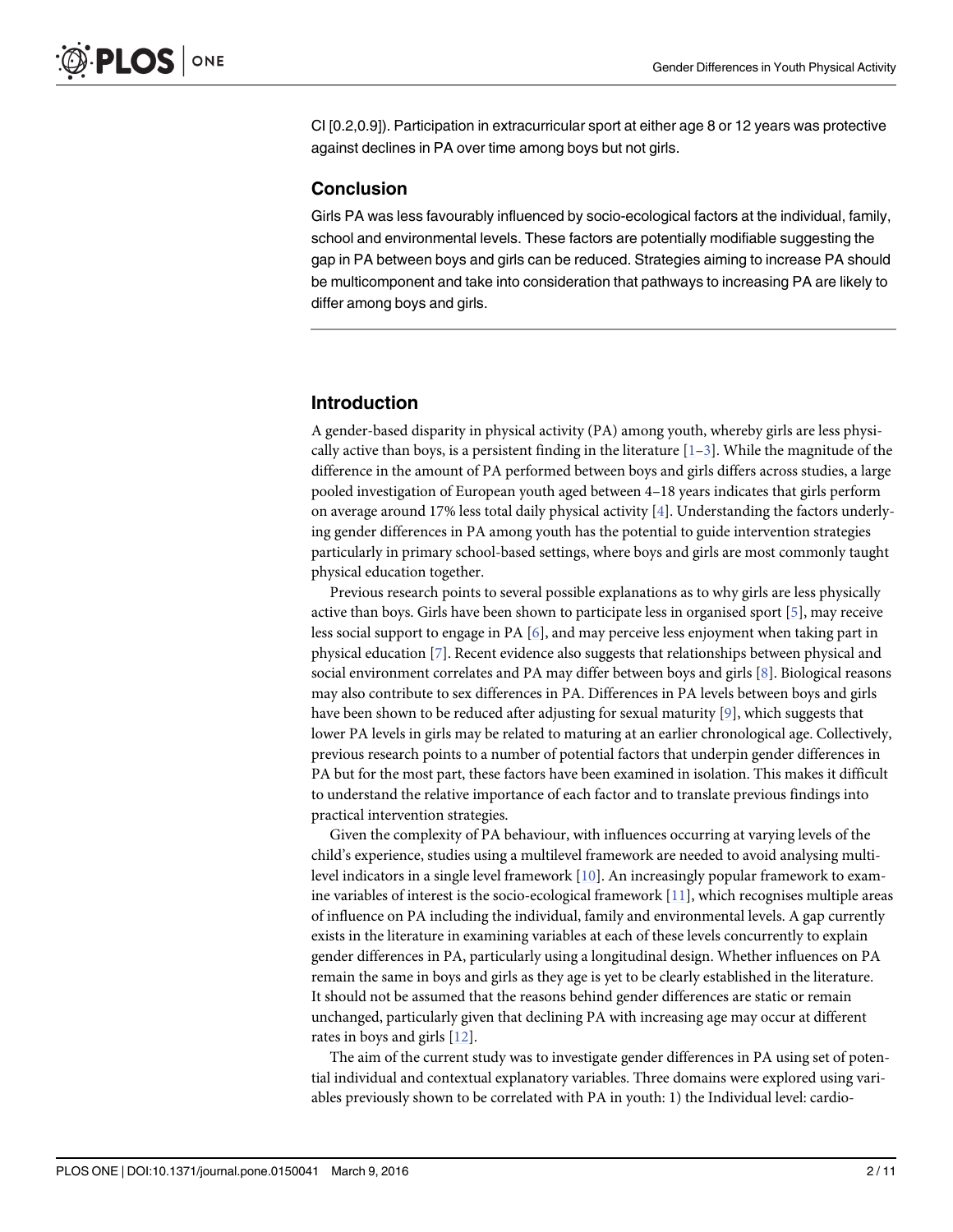<span id="page-2-0"></span>respiratory fitness [[13](#page-9-0)], body composition [[14](#page-9-0)], perceived competence in PE [\[7](#page-9-0)] and eye-hand coordination [\[15\]](#page-9-0); 2) the family level: parent's support for physical activity [\[16](#page-9-0)] and level of parent education  $[17]$  $[17]$ ; and 3) Environmental level: the influence of the school attended  $[18]$  $[18]$  $[18]$ and extracurricular sports club [\[19](#page-9-0)]. We extend previous research by, firstly, comparing explanatory variables of PA in boys and girls at age 8 years, then determining whether the explanatory variables are sustained through to age 12 years, and finally determining the effect of changes in these variables from age 8 to 12 years on changes in PA over time.

# Methods

This study is part of the ongoing multidisciplinary Lifestyle of our Kids (LOOK) project [[20](#page-9-0)] which commenced in 2005. Participants from 30 government-funded schools, from outer suburbs of a city of population 325,000 were invited to participate through the school principals; 29 schools accepted. The number of schools was limited predominantly by our resources and commitment to schools to complete measures during a 10 week school term. All children enrolled in grade 2 from these schools were then invited to participate in the study of which 88% accepted ( $N = 853$ ) by written consent provided by parents. The overall study incorporates measures of PA, fitness, motor control, psychological health, family influences, bone health, cardiovascular function, academic achievement and nutrition. This study involved data collected at age 8 years (baseline) and age 12 years.

# Physical activity, Fitness and Body composition

Physical activity was measured using pedometers (Walk 4 Life, Plainfield, IL, USA) over seven consecutive days. As previously suggested [[21](#page-10-0)], daily step counts less than 1000 and greater than 30,000 were considered erroneous and discarded. In order to maximise data, all valid days of pedometer data were used in the analyses and incomplete data were adjusted, taking into account between child variation, sex, and day of the week differences using a Best Linear Unbiased Predictor as previously described [\[22\]](#page-10-0). This effectively removes the inherent skewness of the absolute number of steps per day by scaling PA with the square root. Cardio-respiratory fitness (CRF) was measured using the 20m multistage run, a well-established field test for children [\[23\]](#page-10-0). In each data collection phase, the same technician conducted both the fitness and PA measures. Body composition was measured using dual emission x-ray absorptiometry (DEXA, Hologic Discovery QDR Series, Hologic Inc., Bedford, MA, USA) and Hologic Software Version 12.4:7 was used to calculate percent body fat. Height (portable stadiometer to the nearest 0.001m), weight (portable electronic scales to the nearest 0.05 kg) and BMI (kg/m<sup>2</sup>) were measured in participants without shoes and wearing light clothing using standard measures.

## Pubertal development

At age 12 years pubertal development was determined by a self-assessment of Tanner stages using diagrams. The self-assessment occurred in a hospital setting with guidance from an experienced teacher. Children were classified as early-pubertal, mid-pubertal and late/post-pubertal if their breast/penis and pubic hair Tanner cumulative score was  $\leq 4$ , 5–6 (and girls reported no menarche) and  $\geq$ 7 (and/or they reported menarche), respectively.

# Eye-hand coordination

To provide an objective assessment of eye-hand coordination (EHC), a simple throw and catch skill test was developed [\[24\]](#page-10-0). Participants threw a tennis ball overhand against a solid unmarked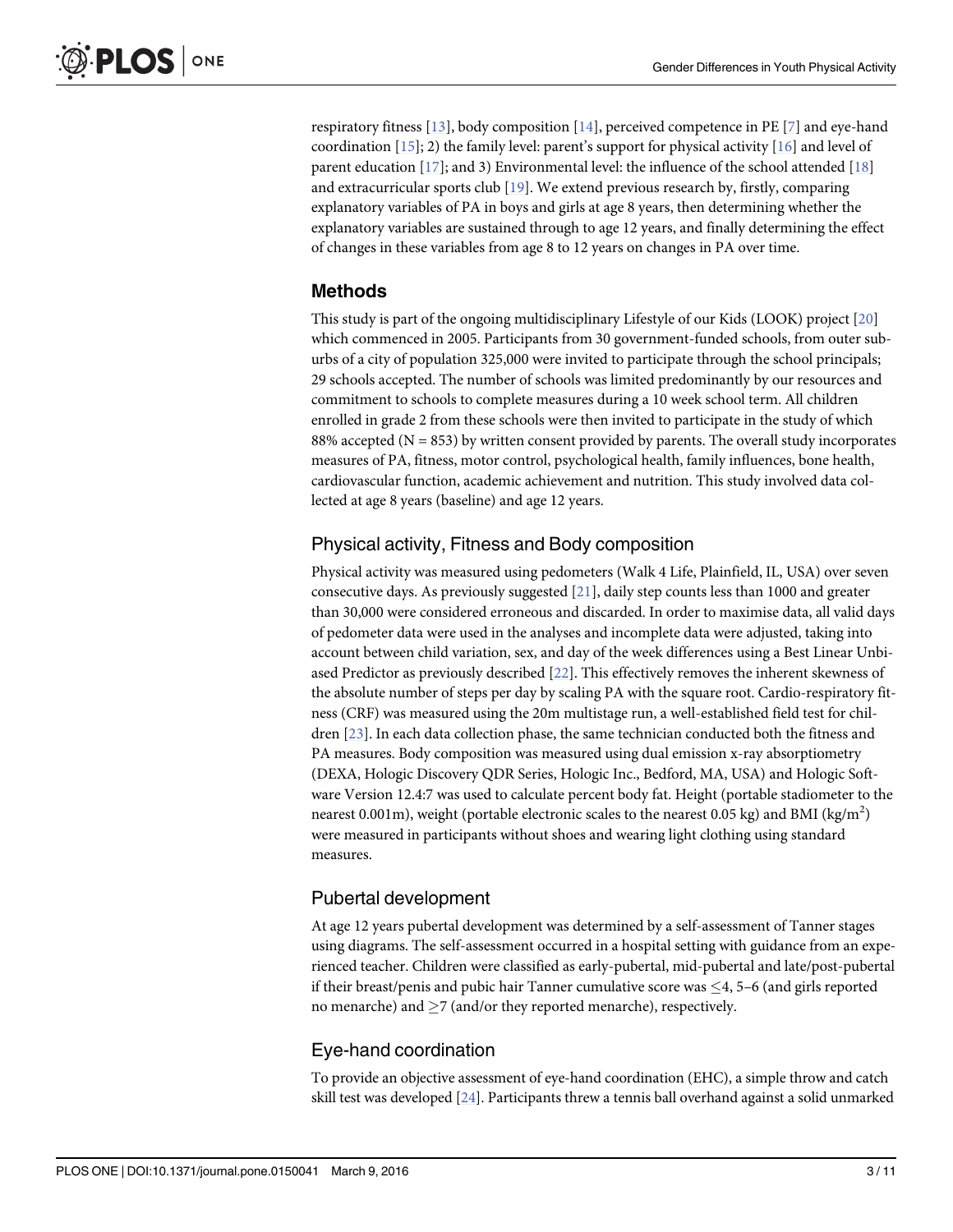<span id="page-3-0"></span>wall and attempted to catch the rebound. There were two sets of 20 throw and rebound catch attempts at progressively increasing distances of 0.5, 1, 1.5, and 2 m from the wall. The children threw the ball with their preferred hand. In the first set, the children were asked to catch the ball with two hands and in the second set with one hand. Successful catches were recorded, the maximum score being 40, with higher scores indicating better EHC.

## Parent questionnaire

Questionnaires were completed by parents/carers as part of a more comprehensive questionnaire on family lifestyle and medical history. Responses from the survey were used to obtain measures of a) parents education level b) whether their child participated in organised sport and c) the level of support parents provided for their child to be physical active. Parent support for PA was determined from responses to the following four questions: In the last week how many times have you 1) Provided transport for your child to do physical activity or sport, 2) Watched your child being physically active or playing sport, 3) Talked about the benefits of doing physical activity, 4) Supported any other children to be physically active or play sport. A five point scale for the responses was applied to each item  $(1 = none, 2 = 2$  to 3 days,  $3 = 3$  to 4 days,  $4 = 4$  to 5 days,  $5 =$  daily). The total combined score was used to assess the level of parent's support. This scale demonstrated acceptable internal reliability (Cronbach's alpha = 0.69).

#### Child questionnaire

As part of a more comprehensive questionnaire on physical activity and psychological health, perceived competence in PE was measured. Using a 5 point Likert scale (1 = Strongly disagree;  $2 = Disagree; 3 = Not sure; 4 = Agree; and 5 = Strongly agree)$  participants were asked to respond to the following statements 1) I am good at PE and 2) My teacher thinks I am good at PE. This scale was shown to have sound internal reliability (Cronbach's alpha >0.70 at both assessments).

#### Statistical analysis

All analyses were conducted in R [[25](#page-10-0)]. Firstly, independent samples t-test was used to compare the means of each explanatory variable of interest in boys and girls at age 8 and 12 years. Secondly, the *lmer* function from the *lme4* [[26\]](#page-10-0) package was used to perform a linear mixed effects analysis of the fixed effects for individual, family and environmental level variables on the outcome variable PA. Our data were structured such that participants were nested within schools. As this structure may result in non-independent data, whereby participants attending the same school may have a tendency to be similar in physical activity levels, a random intercept effect term for School was examined. A significant likelihood ratio test comparing the null multilevel model with a null school-level model justified the inclusion of School as a random intercept term in subsequent models. Variables (%BF, CRF, EHC, PE competence, level of parent education, parent's support for PA and Sports club participation) were introduced to each model.

Separate models were created for girls and boys because of the known differences in physical activity levels, and plausible biological sex differences that could influence physical activity, including the timing and tempo of growth and maturation and differences in body composition. Models were fitted for boys and girls at age 8 and 12 years and stage of maturation was included in the analysis at age 12 years. The significance of each variable was assessed by fitting a series of models using backward-step elimination and comparing each model using a log likelihood ratio test. Where a variable under consideration did not significantly improve the model fit, that variable was removed, otherwise it was retained. In order to examine whether change in any of the examined variables explained change in PA across time, change scores, with the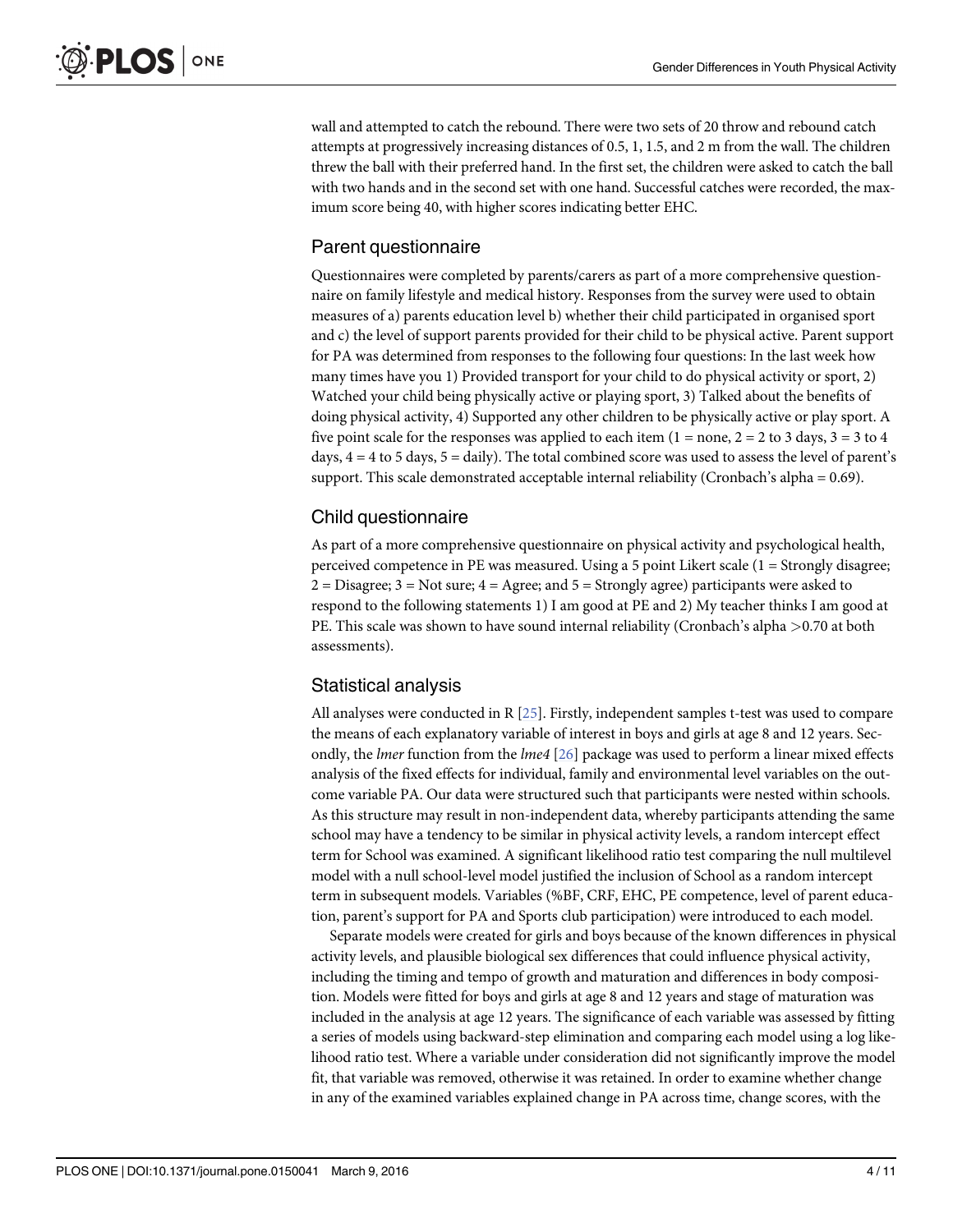<span id="page-4-0"></span>exception of sports club participation and stage of maturation, were calculated for each variable and the modelling procedure outlined above was repeated. For these models sports club participation which was coded as a binary variable 1 = participated in a club sport at either time point  $o$ r  $0 =$  did not participate in a club sport at either time point. In the absence of baseline pubertal assessments and based on the assumption that children were pre-pubertal at age 8 years, stage of maturation at age 12 years was entered into the models examining change in PA. To estimate the magnitude of the between school variance in PA the variance partition coefficient was calculated. Routine model checking procedures, including visual inspection of residual plots were used to check for deviations from homoscedasticity or normality.

The study was approved by the ACT Department of Education and Training (2013/00082- 5), the Australian Institute of Sport Ethics Committee (2006/06/06) and the ACT Health Committee for Ethics in Human Research (ETH.9/05.697), and written informed consent was obtained from parents.

#### **Results**

A summary of participant numbers and characteristics is shown in [Table 1.](#page-5-0) Overall, 15 of the 853 children who provided consent to participate in the LOOK study withdrew and 146 children left our cohort because they relocated to a school outside the study area. Measurements were collected on different days and participant numbers were affected by absence from school on a day of testing. At baseline, 372 boys and 366 girls returned valid pedometer data from which a total of 276 boys and 279 girls also completed other assessments of interest for the present investigation and were included in the analyses. Of these participants, 175 boys and 186 girls completed assessments of interest at follow-up. There were no significant differences at baseline for height, weight, %BF, CRF, or SES between those who completed all measures and were included in the analyses, in comparison to those who did not and were excluded. However, of interest but of no consequence to our gender comparisons, baseline level of parent's support was 13 percent higher for children who completed follow-up measures  $(M = 14.06, SD = 3.80)$  compared to those who did not  $(M = 12.44, SD = 4.42; t = 2.97,$  $p = 0.003$ ).

#### Characteristic differences between boys and girls

As shown in [Table 1,](#page-5-0) at age 8 years during pre-pubescence, girls had higher levels of %BF (28% vs  $23\%$  p $\lt$ 0.001, 95% CI [3.5, 5.7]) than boys, despite no observed sex differences in weight, BMI or in BMI cut-off points [\[27\]](#page-10-0) for normal, overweight and obese categories (boys; 79%, 16%, 5% vs girls; 74%, 18%, 8%, p = 0.14). Boys were on average 1.3 cm taller than girls at age 8years ( $p = 0.008$ ). Girls also accumulated significantly less steps per day than boys (9900 vs 12256, p <0.001, 95% CI [1844, 2626), and had 18% lower CRF (3.5 vs 4.2, p<0.001, 95% CI [0.5, 0.9]) and 44% lower EHC scores (11.0 vs 17.3, (p<0.001, 95% CI [5.1, 9.0]). Perceived competence in PE was observed to be 9% lower among girls  $(7.7 \text{ vs } 8.4, \text{p} < 0.001, 95\% \text{ CI } [0.2,$ 0.9]) and a lower percentage of girls (60%) reported participating in an extracurricular sports club compared with 80% of boys ( $p$ <0.001). Although the magnitudes in these characteristics varied slightly, differences at age 8 years were again evident at 12years except for the reported level of parent's support. Parents support for their child to be physically active was higher among boys compared to girls at age 12 years (12.9 vs 14.1,  $p = 0.026$ , 95% CI [-0.7, 0.8]), however, there was no significant difference at age 8 years. During the course of this 4 year study, there was a reduction in average PA from age 8 to 12 years among boys (-14%) and girls (-10%), but there were increases in CRF, EHC, height and weight in both sexes ([Table 1\)](#page-5-0). At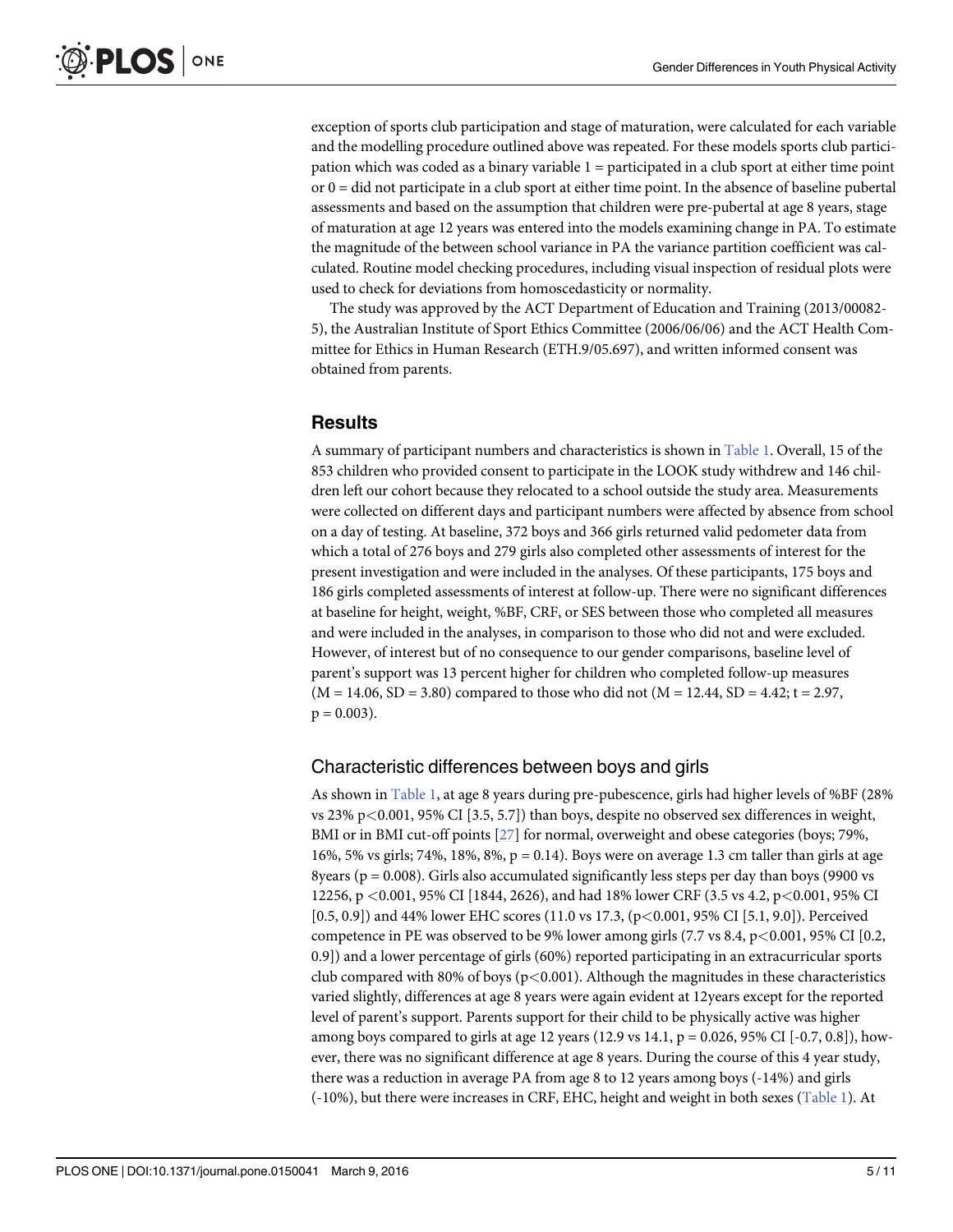|                                               |                 |      | Age 8 years    |       | Age 12 years |                 |       |                |      |        |  |  |
|-----------------------------------------------|-----------------|------|----------------|-------|--------------|-----------------|-------|----------------|------|--------|--|--|
|                                               | Girls $N = 279$ |      | Boys $N = 276$ |       |              | Girls $N = 186$ |       | Boys $N = 175$ |      |        |  |  |
|                                               | Mean            | sd   | Mean           | sd    | P            | Mean            | sd    | Mean           | sd   | P      |  |  |
| Height (cm)                                   | 128.84          | 5.49 | 130.2          | 5.51  | .008         | 154.03          | 6.91  | 153.56         | 7.72 | .571   |  |  |
| Weight (kg)                                   | 28.73           | 5.79 | 28.94          | 5.31  | .664         | 46.88           | 10.33 | 46.34          | 9.77 | .572   |  |  |
| <b>BMI</b>                                    | 17.19           | 2.57 | 17.03          | 2.28  | .557         | 19.74           | 3.43  | 19.50          | 3.20 | .624   |  |  |
| Percent body fat (%)                          | 28.01           | 6.35 | 22.73          | 5.91  | < .001       | 27.69           | 6.38  | 24.49          | 7.24 | < .001 |  |  |
| Cardio-respiratory fitness (stages completed) | 3.53            | 1.08 | 4.18           | 1.48  | < .001       | 5.61            | 1.83  | 6.44           | 2.12 | < .001 |  |  |
| Physical activity (steps/day)                 | 9900            | 1702 | 12256          | 1876  | < .001       | 8940            | 2611  | 10463          | 3423 | < .001 |  |  |
| Eye-hand coordination (number of catches)     | 11.04           | 9.41 | 17.30          | 12.72 | < .001       | 31.72           | 7.41  | 35.72          | 5.66 | < .001 |  |  |
| Parent support                                | 13.72           | 3.81 | 13.79          | 4.17  | .822         | 12.88           | 3.51  | 14.12          | 4.04 | .026   |  |  |
| <b>Physical Education Competence</b>          | 7.73            | 2.10 | 8.37           | 2.04  | < .001       | 7.62            | 1.70  | 8.51           | 1.71 | < .001 |  |  |
| Sports Club members (%)                       | 67%             |      | 80%            |       |              | 69%             |       | 84%            |      |        |  |  |
| % meeting step/day recommendations**          | 37%             |      | 43%            |       |              | 30%             |       | 30%            |      |        |  |  |
| Parent level of education                     |                 |      |                |       |              |                 |       |                |      |        |  |  |
| Year 10 or below                              | 10%             |      | 14%            |       |              | $\cdots$        |       | .              |      |        |  |  |
| Year 12                                       | 25%             |      | 24%            |       |              | $\cdots$        |       | $\cdots$       |      |        |  |  |
| Trade or higher education                     | 65%             |      | 60%            |       |              | $\cdots$        |       | $\cdots$       |      |        |  |  |
| <b>Puberty Status</b>                         |                 |      |                |       |              |                 |       |                |      |        |  |  |
| Early maturation                              | $\cdots$        |      | $\cdots$       |       |              | 28%             |       | 44%            |      |        |  |  |
| Mid-maturation                                | .               |      | .              |       |              | 60%             |       | 45%            |      |        |  |  |
| Late-maturation                               | .               |      | .              |       |              | 12%             |       | 11%            |      |        |  |  |

#### <span id="page-5-0"></span>[Table 1.](#page-4-0) Participant Characteristics and significance test for differences in mean characteristics between boys and girls at age 8 and 12 years.

\*\*Physical activity recommendations based on boys >13000 and girls >11000 steps/day [\[39](#page-10-0)].

doi:10.1371/journal.pone.0150041.t001

age 12 years, a greater proportion of girls reported being in the mid-maturation stage of pubertal development compared to boys.

#### Variables explaining physical activity

As shown in [Table 2,](#page-6-0) multilevel models fitted separately for 8 year-old boys and girls revealed several common significant explanatory variables. PA was higher in boys and girls who participated in extracurricular sport (both  $p<0.001$ ), had higher CRF (both  $p<0.001$ ) and superior EHC (both p<0.05); as was PA in girls with lower %BF (p<0.001). Our modelling also revealed that among boys, but not girls, higher perceived competence in PE  $(p<0.001)$  and higher levels of parent's support ( $p$ <0.03) were associated with higher PA.

PA was explained by fewer variables at age 12 years than at age 8 years. In particular, as shown in [Table 2,](#page-6-0) the significant association between extracurricular sport and PA observed at age 8 years in girls was found to be non-significant at age 12 years. [Table 2](#page-6-0) also shows that CRF was the only significant explanatory variable in the fitted model for girls at 12 years ( $p$ <0.001). For boys, CRF ( $p$ <0.001), EHC ( $p$  = 0.02) and sports club participation ( $p$  = 0.001) remained significant explanatory variables for PA.

When investigating effects at the school level, there was evidence for a school effect on PA at both age 8 years and 12 years among boys but not girls, whereby the school attended by a boy accounted for 8.4% of the variation in PA scores at age 8 years and 7.2% at age 12 years [\(Table 2\)](#page-6-0).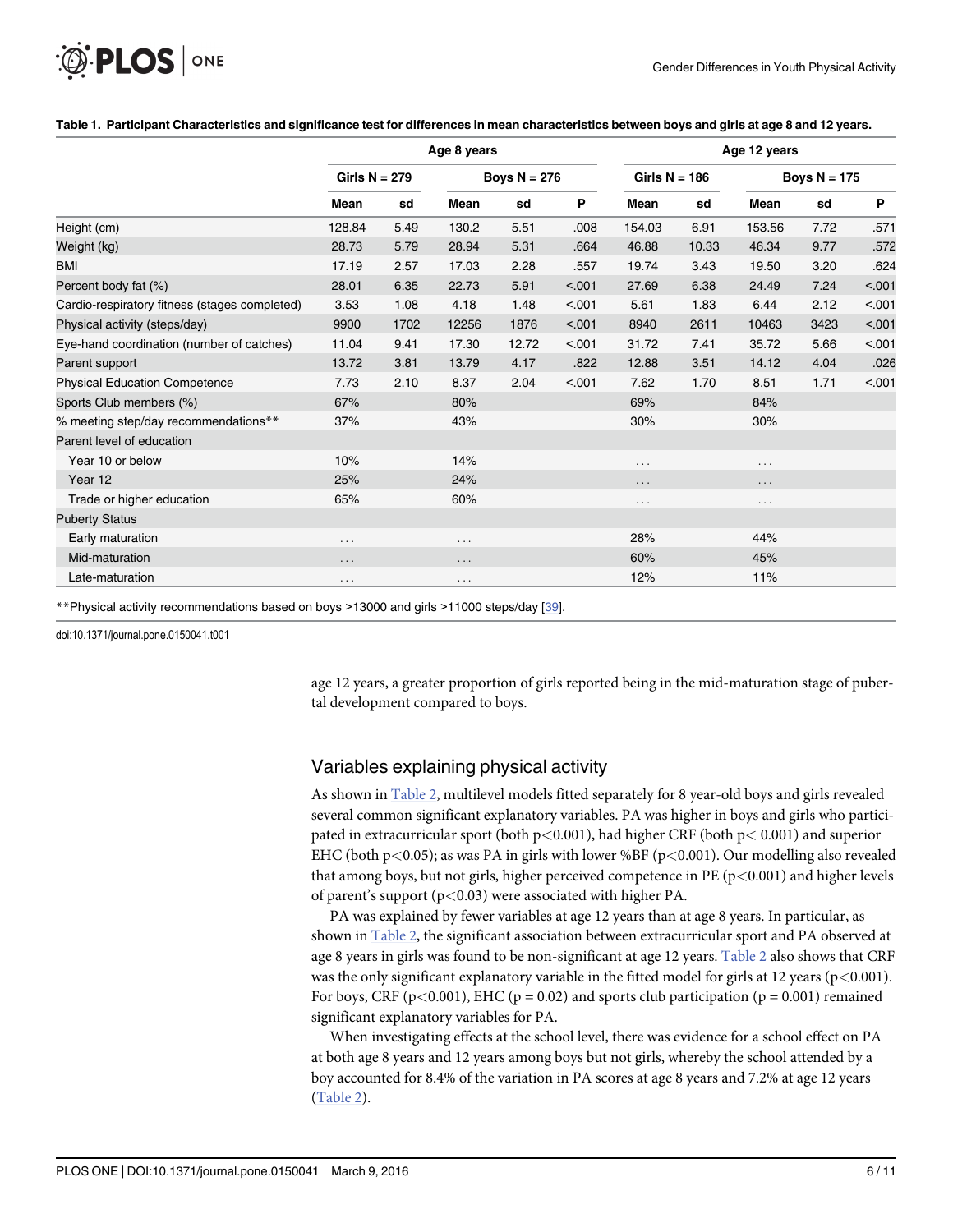<span id="page-6-0"></span>[Table 2.](#page-5-0) Multilevel linear mixed effect models for boys and girls), examining the effects of individual, family and environmental level variables on physical activity and change in each variable on change in physical activity from age 8 to 12 years.

|                                         | Age 8 years             |      |                     |         |                         |        |                         | Change from 8 to 12 years* |        |                         |             |        |                         |      |     |                         |         |     |
|-----------------------------------------|-------------------------|------|---------------------|---------|-------------------------|--------|-------------------------|----------------------------|--------|-------------------------|-------------|--------|-------------------------|------|-----|-------------------------|---------|-----|
|                                         | Boys ( $N = 276$ )      |      | Girls ( $N = 279$ ) |         | Boys ( $N = 175$ )      |        | Girls ( $N = 186$ )     |                            |        | Boys ( $N = 175$ )      |             |        | Girls ( $N = 186$ )     |      |     |                         |         |     |
|                                         | <b>Estimate</b><br>(SE) |      | p                   |         | <b>Estimate</b><br>(SE) |        | <b>Estimate</b><br>(SE) |                            | р      | <b>Estimate</b><br>(SE) |             | p      | <b>Estimate</b><br>(SE) |      | p   | <b>Estimate</b><br>(SE) |         | р   |
| <b>Physical Activity</b><br>(Intercept) | 89.31                   | 6.21 |                     | 88.08   | 6.09                    |        | 61.57                   | 9.52                       |        | 62.01                   | 8.22        |        | $-10.14$                | 4.42 |     | 0.12                    | 5.21    |     |
| <b>Individual Level</b>                 |                         |      |                     |         |                         |        |                         |                            |        |                         |             |        |                         |      |     |                         |         |     |
| Percent body fat                        | 0.01                    | 0.13 | .08                 | $-0.13$ | 0.10                    | < 0.01 | 0.25                    | 0.15                       | .120   | 0.31                    | 0.15        | .13    | $-0.44$                 | 0.25 | .14 | $-0.01$                 | 2.09    | .84 |
| Cardio-respiratory<br>fitness           | 1.68                    | 0.52 | < .001              | 2.57    | 0.69                    | < .001 | 1.94                    | 0.58                       | < .001 | 3.50                    | 0.62        | < .001 | 0.36                    | 0.48 | .42 | 0.86                    | 0.69    | .10 |
| Eye-hand<br>coordination                | 0.11                    | 0.06 | .01                 | 0.16    | 0.06                    | .02    | 0.44                    | 0.24                       | .040   | .                       | .           |        | 0.18                    | 0.09 | .08 | $\cdots$                | $\cdot$ |     |
| PE Competence                           | 1.05                    | 0.34 | < .001              | $-0.16$ | 0.31                    | .62    | 0.76                    | 0.64                       | .200   | 0.87                    | 0.55        | .10    | 0.10                    | 0.42 | .57 | $-0.68$                 | 0.39    | .08 |
| Stage of<br>Maturation**                |                         |      |                     |         |                         |        | $-0.29$                 | 0.49                       | .54    | $-0.53$                 | 0.53        | .31    | $-0.94$                 | 0.51 | .07 | $-0.68$                 | 0.63    | .28 |
| <b>Family level</b>                     |                         |      |                     |         |                         |        |                         |                            |        |                         |             |        |                         |      |     |                         |         |     |
| Level of<br>Education                   | $-0.21$                 | 0.94 | .79                 | 1.19    | 0.91                    | .20    | $-1.11$                 | 1.11                       | .31    | 0.21                    | 1.34        | .97    | $-1.46$                 | 1.06 | .32 | $-0.88$                 | 0.40    | .48 |
| Parental support<br>of PA               | 0.34                    | 0.17 | .03                 | 0.06    | 0.16                    | .56    | .                       | .                          |        | .                       | .           |        | .                       | .    |     | 0.02                    | 1.34    | .99 |
| <b>Environmental</b><br>level           |                         |      |                     |         |                         |        |                         |                            |        |                         |             |        |                         |      |     |                         |         |     |
| Sport club<br>participation             | 1.48                    | 1.67 | < .001              | 2.80    | 1.31                    | < 0.01 | 5.22                    | 2.74                       | < .001 | $-2.67$                 | 2.10        | .25    | 5.65                    | 2.11 | .04 | $-1.43$                 | 5.17    | .62 |
| School level<br>variance***             | 8.43                    | 2.95 | < 0.001             | 0       | $\mathbf 0$             |        | 7.16                    | 2.67                       | < .001 | $\mathbf 0$             | $\mathbf 0$ |        | 2.66                    | 1.63 | .20 | $\mathbf 0$             | 0       |     |

... Term excluded from the final model.

\* Change scores were calculated for each variable except for stage of maturation and sport club participation. Sport club participation was entered into the model as a binary variable  $1 =$  participated in sport at either age 8 or 12 years, or  $0 =$  did not participate in sport.

\*\* Stage of maturation was not measured at age 8 years. Stage of maturation at age 12 was entered into the models examining change in physical

activity.

\*\*\* School level variation in PA was estimated by variance partition coefficient.

doi:10.1371/journal.pone.0150041.t002

#### Variables explaining change in physical activity over time

As summarized in Table 2, between 8 to 12 years, analyses in the boys showed that participation in an extracurricular sports club ( $p = 0.04$ ) and trends towards improvements in EHC  $(p = 0.08)$ , and later onset of pubertal development  $(p = 0.07)$  contributed to explaining change in habitual PA. In girls, none of the change variables contributed significantly to explaining changes in PA over time, although change in CRF ( $p = 0.10$ ) and change in perceived competence in PE ( $p = 0.08$ ) among girls were close to the significance threshold.

#### **Discussion**

To address a gap in the literature in understanding why girls are less physically active than boys we employed a multilevel cross-sectional and longitudinal approach at the individual, family, and environmental levels of the socio-ecological framework. Our findings suggest that influences on PA at the school and family levels and through extracurricular sport participation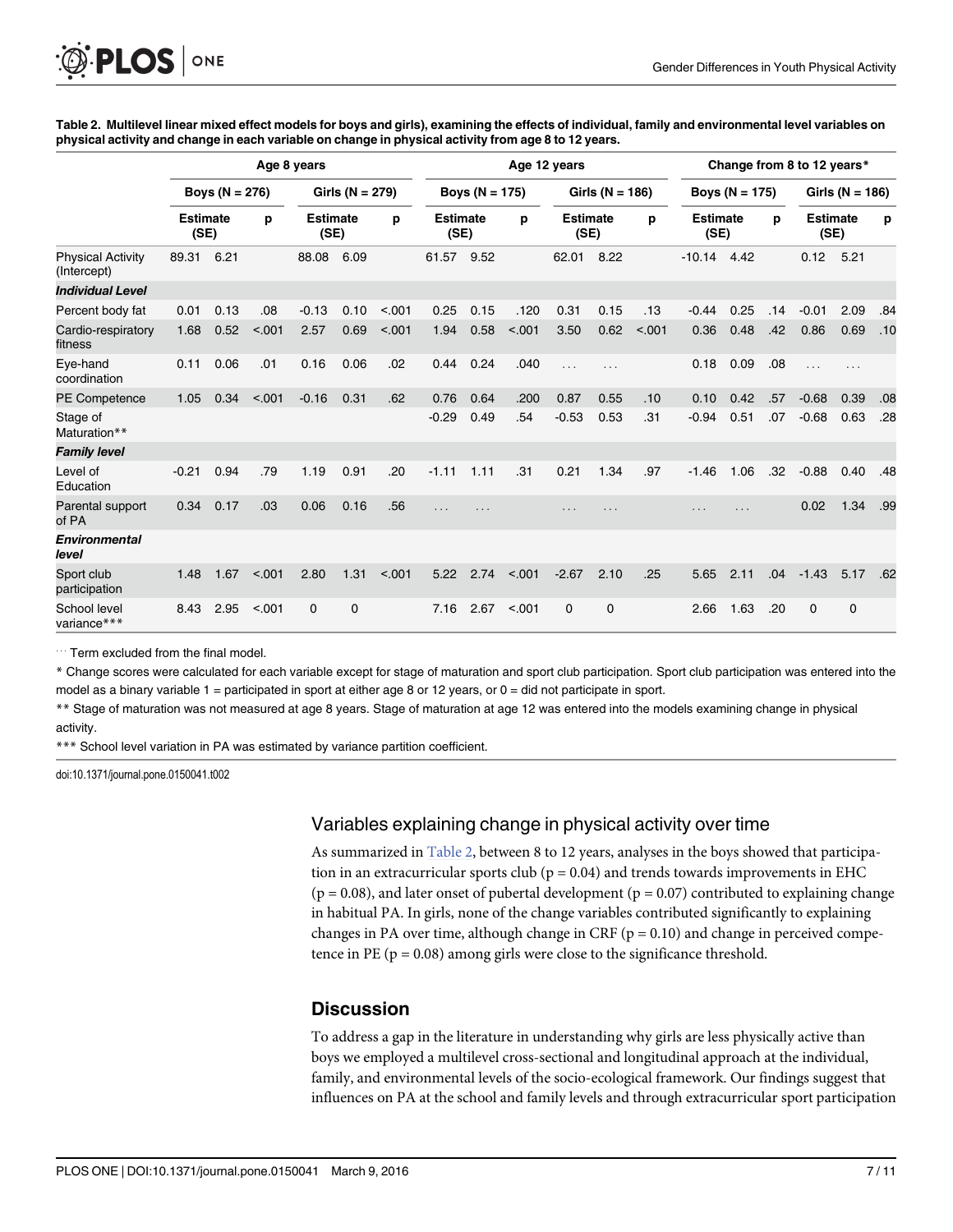<span id="page-7-0"></span>are weaker in girls than boys. Moreover, girls were observed to have less favourable individual attributes associated with PA, including lower CRF and EHC, higher %BF and lower levels of perceived competence in PE.

One particularly interesting finding was that the school attended explained variation in PA levels of boys but not girls. While school level variation in PA has previously been reported [\[28](#page-10-0)–[30\]](#page-10-0), the present study highlights a gender difference in the influence of the school on PA. A previous study of 856 eleven year-old Canadian children found that the school accounted for 6.7% of the variation in objectively measured light to vigorous PA [[28](#page-10-0)], comparable with our study, where 8.4% of school related variance was seen for boys. Currently, it is unclear exactly what school factors are most influential on PA, although there is some evidence to suggest that schools with formalised policies regarding PA have more active students [\[28\]](#page-10-0). One study in 92 British schools, which also found a significant school effect on PA, was not able to pinpoint factors of influence within the school, despite investigating several correlates of PA including school size, density location, availability of sporting facilities and play area [\[30\]](#page-10-0). This finding prompted the authors to suggest that psycho-social factors are more likely to contribute to school differences than the physical school environment. Although the physical aspects of each school were not examined, this may also be the case in the present study where government funded schools receive similar funding and resources.

Given that schools are often viewed as the ideal setting to promote PA [[31](#page-10-0)], the lack of influence of the school on girls' PA in the current cohort is concerning. In the context of previous research indicating that girls and boys may behave differently during school lunch breaks [[32](#page-10-0)] and physical education [[7](#page-9-0)], a plausible explanation is that some schools provide more opportunities for students to be physically active during these times but they are more readily accessed or desirable to boys. Future research should continue to focus on identifying modifiable social and physical school characteristics likely to promote higher PA, bearing in mind that these factors may differ among boys and girls.

This study emphasises the central role of extracurricular sport as a contributor to PA among youth. A positive association of sports club participation with PA observed in both boys and girls has previously been reported in this cohort  $[33]$  $[33]$  and elsewhere  $[34]$ , supporting the need for strategies to increase and maintain sport participation rates. Such strategies may be particularly relevant in girls, given our evidence that sports club exerts a diminished influence on PA as they approach adolescence. For boys, the reverse is true, where longitudinal participation in organised sport from age 8 to 12 years provided a protective effect against a decline in PA. In conjunction with our finding that PA levels vary between schools, our data provide support for a previously suggested strategy in which schools and sporting organisations and clubs work together to increase the skills, knowledge and motivation required for sustained participation in organised sport [\[35\]](#page-10-0).

Given that boys and girls commonly participate in physical education together (at least between ages 8 and 12 years), it is interesting to consider gender differences in individual level characteristics (%BF, CRF, EHC), each of which have been shown to be associated with PA among youth [[24,36,37\]](#page-10-0). For example, during pre-pubescence an 8 year-old girl of average weight (28kg) in comparison to a boy of equivalent average weight, will carry 2kg more body fat (and therefore approximately 2kg less lean muscle mass) and will already have poorer eyehand coordination and fitness compared to boys. These differences alone illustrate that teachers, parents and coaches need to consider gender differences in mixed physical education and sport settings because activities that focus on physical performance are likely to favour boys, even before the onset of puberty. Teachers, in particular, need to know how to conduct PE and sport that provides boys and girls with equal opportunities for sustained engagement, development of competency and enjoyment of PA. This may be particularly relevant in primary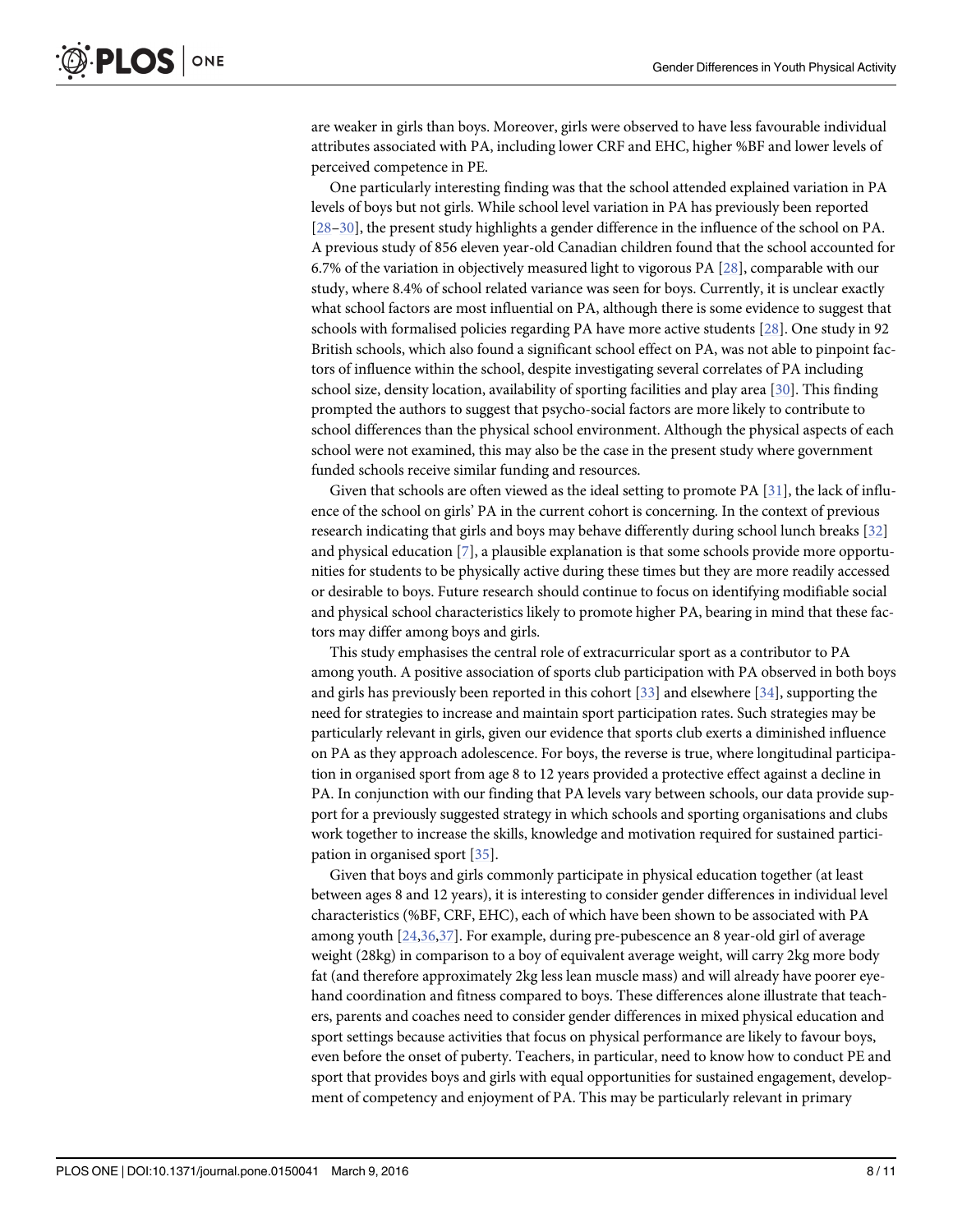<span id="page-8-0"></span>school-based settings where classroom teachers, often with little background in PE, are largely responsible for physically educating boys and girls within an increasingly demanding school curriculum and administrative load.

The findings from the present study raise a key question that has implications for PA activity interventions. As a society, do we accept the premise that young girls are less physically active than boys as "normal" or is it because we are failing to provide girls with the same level of opportunity and support to be equally active? Our data cannot determine the answer with precision but are suggestive of the latter. For example, in the community setting, lower sport participation rates in girls may be indicative of fewer opportunities and/or less support for girls. Similarly, in the school setting, our data indicate that girls feel less competent in PE than boys, and that in contrast to boys, school had little influence on girls' PA. Finally, the same trend is apparent in the family setting, with our data indicating that higher levels of parental support of PA is translated to higher levels of PA in boys but not girls. Given that each of these influences are potentially modifiable, it is possible that with increased support for girls' PA at the school and family levels, these gender-related differences in PA during childhood could be reduced.

In this cohort the majority of boys and girls were insufficiently active according to recommended PA guidelines [\[38\]](#page-10-0) and therefore strategies need to be put in place to increase PA. The complexity of PA behaviour suggests that interventions which operate on multiple levels of the socio-ecological framework are likely to have the best results. Our findings of fewer influences on PA at age 12 years compared to 8 years also indicate that interventions should be introduced at the youngest age possible and need to carefully consider equality of support and opportunities for girls and boys and how these needs change over time.

A strength of this study was the longitudinal design and multilevel framework which facilitated the examination of contributions of different levels of the socio-ecological framework on PA levels [[10\]](#page-9-0). A further strength was the use of objective measures of body composition and PA. On the other hand, pedometers have a number of limitations in that they do not provide contextual information such as the type, intensity and duration of PA being performed. A further limitation of our study was that the examined variables are by no means exhaustive and other potentially important correlates of PA were not included. For example, this study did not capture neighbourhood environmental variables, which are known to influence PA. Another limitation was that participants in the current study were mostly Caucasian and from a jurisdiction of slightly higher SES than the Australian average, which should be taken into consideration when generalising our findings to other populations.

#### Conclusion

In a population of children of mid-range socioeconomic status in Australia, lower PA among girls in comparison to boys can be explained, in part, by weaker influences on PA at school, through parent's support and through lower participation in community sport. Because these influences are potentially modifiable, future intervention strategies to increase PA should focus on each of these areas simultaneously, and pay particular attention to equality of support and opportunities for girls and boys.

#### Author Contributions

Conceived and designed the experiments: RMT RDT. Performed the experiments: RMT LSO. Analyzed the data: RMT. Wrote the paper: RMT RDT LSO TC RD.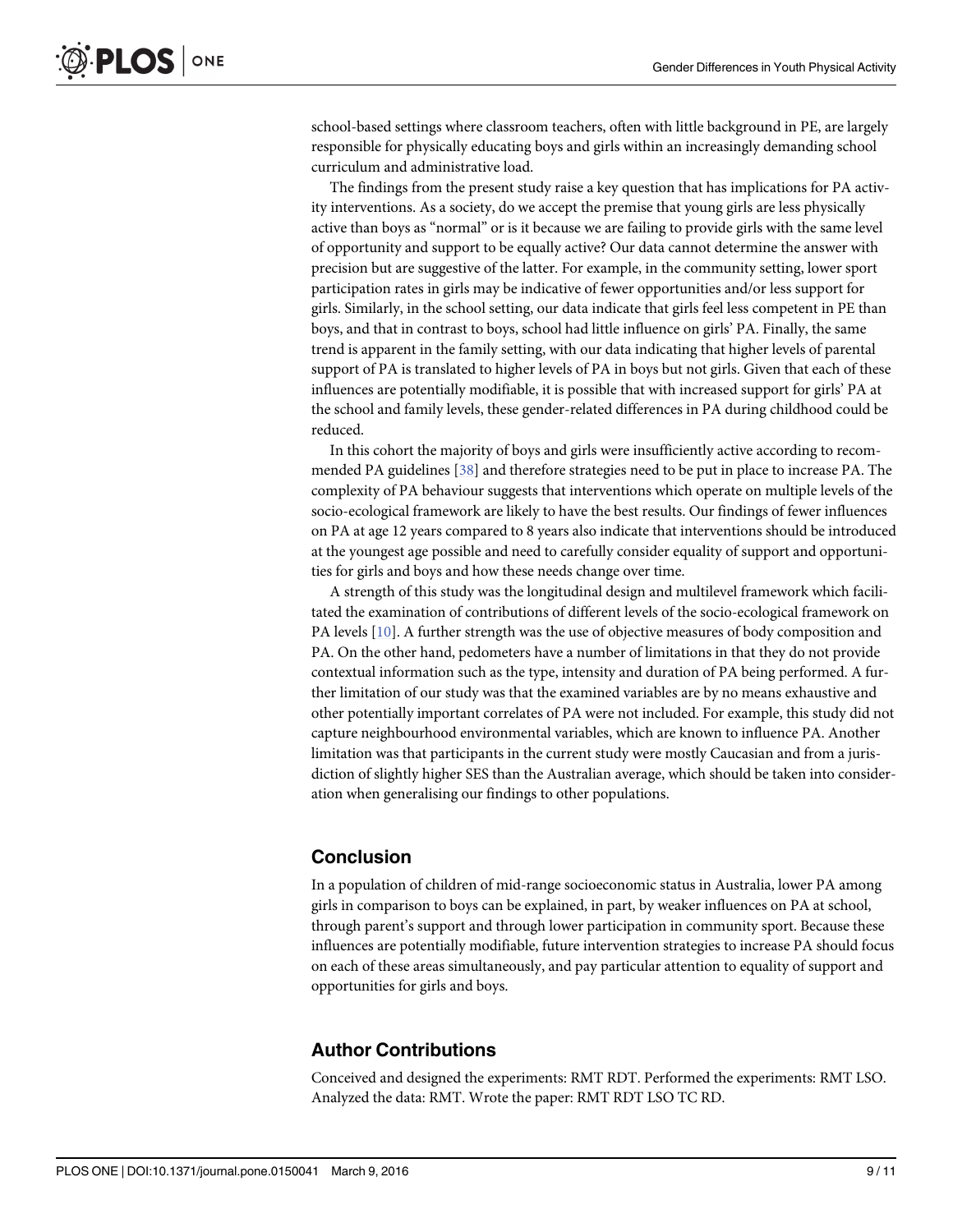#### <span id="page-9-0"></span>References

- [1.](#page-1-0) Hallal PC, Andersen LB, Bull FC, Guthold R, Haskell W, Ekelund U. Global physical activity levels: surveillance progress, pitfalls, and prospects. Lancet. Elsevier Ltd; 2012; 380: 247–57. doi: [10.1016/](http://dx.doi.org/10.1016/S0140-6736(12)60646-1) [S0140-6736\(12\)60646-1](http://dx.doi.org/10.1016/S0140-6736(12)60646-1)
- 2. Pearce MS, Basterfield L, Mann KD, Parkinson KN, Adamson AJ, Reilly JJ. Early predictors of objectively measured physical activity and sedentary behaviour in 8–10 year old children: the Gateshead Millennium Study. PLoS One. 2012; 7: e37975. doi: [10.1371/journal.pone.0037975](http://dx.doi.org/10.1371/journal.pone.0037975) PMID: [22745660](http://www.ncbi.nlm.nih.gov/pubmed/22745660)
- [3.](#page-1-0) Trost SG, Pate RR, Sallis JF, Freedson PS, Taylor WC, Dowda M, et al. Age and gender differences in objectively measured physical activity in youth. Med Sci Sports Exerc. 2002; 34: 350–355. PMID: [11828247](http://www.ncbi.nlm.nih.gov/pubmed/11828247)
- [4.](#page-1-0) Ekelund U, Luan J, Sherar LB, Esliger DW, Griew P, Cooper A. Moderate to vigorous physical activity and sedentary time and cardiometabolic risk factors in children and adolescents. JAMA. 2012; 307: 704–12. doi: [10.1001/jama.2012.156](http://dx.doi.org/10.1001/jama.2012.156) PMID: [22337681](http://www.ncbi.nlm.nih.gov/pubmed/22337681)
- [5.](#page-1-0) Vella SA, Cliff DP, Okely AD. Socio-ecological predictors of participation and dropout in organised sports during childhood. Int J Behav Nutr Phys Act. 2014; 11: 62. doi: [10.1186/1479-5868-11-62](http://dx.doi.org/10.1186/1479-5868-11-62) PMID: [24885978](http://www.ncbi.nlm.nih.gov/pubmed/24885978)
- [6.](#page-1-0) Edwardson CL, Gorely T, Pearson N, Atkin AJ. Sources of Activity-Related Social Support and Adolescents' Objectively Measured After School and Weekend Physical Activity: Gender and Age Differences. J Phys Act Health. 2012; 1153–1158. PMID: [23223792](http://www.ncbi.nlm.nih.gov/pubmed/23223792)
- [7.](#page-1-0) Cairney J, Kwan MY, Velduizen S, Hay J, Bray SR, Faught BE. Gender, perceived competence and the enjoyment of physical education in children: a longitudinal examination. Int J Behav Nutr Phys Act. BioMed Central Ltd; 2012; 9: 26. doi: [10.1186/1479-5868-9-26](http://dx.doi.org/10.1186/1479-5868-9-26)
- [8.](#page-1-0) Moore JB, Beets MW, Kaczynski AT, Besenyi GM, Morris SF, Kolbe MB. Sex moderates associations between perceptions of the physical and social environments and physical activity in youth. Am J Health Promot. 2014; 29: 132–5. doi: [10.4278/Ajhp.121023-ARB-516](http://dx.doi.org/10.4278/Ajhp.121023-ARB-516) PMID: [24359180](http://www.ncbi.nlm.nih.gov/pubmed/24359180)
- [9.](#page-1-0) Wickel EE, Eisenmann JC, Welk GJ. Maturity-related variation in moderate-to-vigorous physical activity among 9-14 year olds. J Phys Act Health. 2009; 6: 597-605. PMID: [19953836](http://www.ncbi.nlm.nih.gov/pubmed/19953836)
- [10.](#page-1-0) Duncan SC, Duncan TE, Strycker LA, Chaumeton NR. A Multilevel Approach to Youth Physical Activity Research. Exerc. Sport Sci. Rev. 2004; 12: 95–99.
- [11.](#page-1-0) Richard L, Gauvin L, Raine K. Ecological models revisited: their uses and evolution in health promotion over two decades. Annu Rev Public Health. 2011; 32: 307-326. doi: [10.1146/annurev-publhealth-](http://dx.doi.org/10.1146/annurev-publhealth-031210-101141)[031210-101141](http://dx.doi.org/10.1146/annurev-publhealth-031210-101141) PMID: [21219155](http://www.ncbi.nlm.nih.gov/pubmed/21219155)
- [12.](#page-1-0) Craggs C, Corder K, van Sluijs EMF, Griffin SJ. Determinants of change in physical activity in children and adolescents: a systematic review. Am J Prev Med. Elsevier Inc.; 2011; 40: 645–58. doi: [10.1016/j.](http://dx.doi.org/10.1016/j.amepre.2011.02.025) [amepre.2011.02.025](http://dx.doi.org/10.1016/j.amepre.2011.02.025)
- [13.](#page-2-0) Armstrong N, Tomkinson G, Ekelund U. Aerobic fitness and its relationship to sport, exercise training and habitual physical activity during youth. Br J Sports Med. 2011; 45: 849-858. doi: [10.1136/bjsports-](http://dx.doi.org/10.1136/bjsports-2011-090200)[2011-090200](http://dx.doi.org/10.1136/bjsports-2011-090200) PMID: [21836169](http://www.ncbi.nlm.nih.gov/pubmed/21836169)
- [14.](#page-2-0) Hills AP, Andersen LB, Byrne NM. Physical activity and obesity in children. Br J Sports Med. 2011; 45: 866–870. doi: [10.1136/bjsports-2011-090199](http://dx.doi.org/10.1136/bjsports-2011-090199) PMID: [21836171](http://www.ncbi.nlm.nih.gov/pubmed/21836171)
- [15.](#page-2-0) Barnett LM, Ridgers ND, Salmon J. Associations between young children's perceived and actual ball skill competence and physical activity. J Sci Med Sport. Sports Medicine Australia; 2014; 18: 167–171. doi: [10.1016/j.jsams.2014.03.001](http://dx.doi.org/10.1016/j.jsams.2014.03.001)
- [16.](#page-2-0) Beets MW, Cardinal BJ, Alderman BL. Parental social support and the physical activity-related behaviors of youth: a review. Health Educ Behav. 2010; 37: 621–644. doi: [10.1177/1090198110363884](http://dx.doi.org/10.1177/1090198110363884) PMID: [20729347](http://www.ncbi.nlm.nih.gov/pubmed/20729347)
- [17.](#page-2-0) Seabra A, Mendonça D, Maia J, Welk G, Brustad R, Fonseca AM, et al. Gender, weight status and socioeconomic differences in psychosocial correlates of physical activity in schoolchildren. J Sci Med Sport. 2013; 16: 320–6. doi: [10.1016/j.jsams.2012.07.008](http://dx.doi.org/10.1016/j.jsams.2012.07.008) PMID: [23085528](http://www.ncbi.nlm.nih.gov/pubmed/23085528)
- [18.](#page-2-0) Hale DR, Patalay P, Fitzgerald-Yau N, Hargreaves DS, Bond L, Görzig A, et al. School-level variation in health outcomes in adolescence: analysis of three longitudinal studies in England. Prev Sci. 2014; 15: 600–10. doi: [10.1007/s11121-013-0414-6](http://dx.doi.org/10.1007/s11121-013-0414-6) PMID: [23793374](http://www.ncbi.nlm.nih.gov/pubmed/23793374)
- [19.](#page-2-0) Basterfield L, Reilly JK, Pearce MS, Parkinson KN, Adamson AJ, Reilly JJ, et al. Longitudinal associations between sports participation, body composition and physical activity from childhood to adolescence. J Sci Med Sport. Sports Medicine Australia; 2014; doi: [10.1016/j.jsams.2014.03.005](http://dx.doi.org/10.1016/j.jsams.2014.03.005)
- [20.](#page-2-0) Telford RD, Bass SL, Budge MM, Byrne DG, Carlson JS, Coles D, et al. The lifestyle of our kids (LOOK) project: outline of methods. J Sci Med Sport. 2009; 12: 156–63. doi: [10.1016/j.jsams.2007.03.](http://dx.doi.org/10.1016/j.jsams.2007.03.009) [009](http://dx.doi.org/10.1016/j.jsams.2007.03.009) PMID: [17928266](http://www.ncbi.nlm.nih.gov/pubmed/17928266)